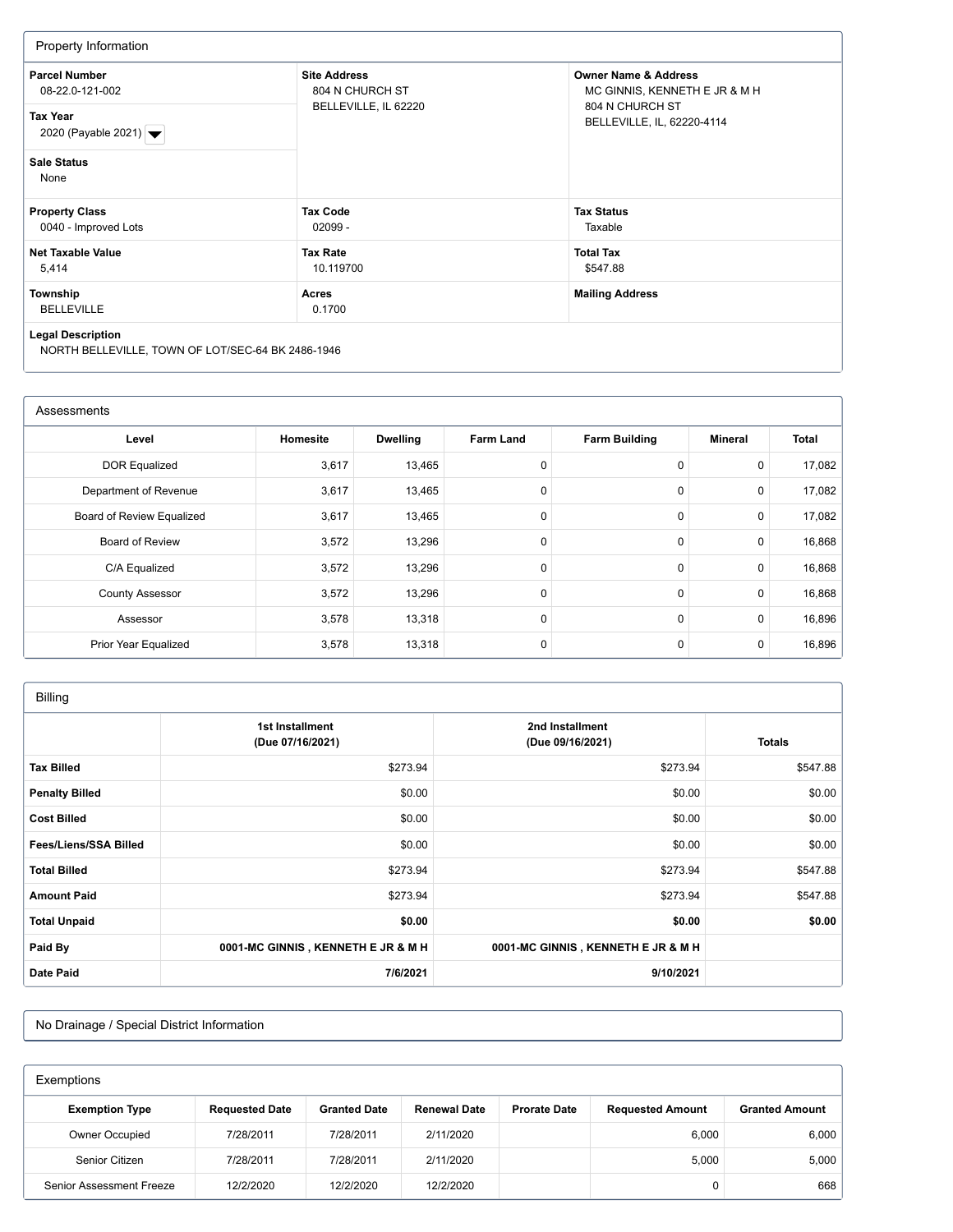No Farmland Information

# No Forfeiture Information

No Genealogy Information

| Parcel Owner Information     |                 |                                            |  |  |  |
|------------------------------|-----------------|--------------------------------------------|--|--|--|
| Name                         | <b>Tax Bill</b> | Address                                    |  |  |  |
| KENNETH E JR & M H MC GINNIS | $\checkmark$    | 804 N CHURCH ST BELLEVILLE, IL, 62220-4114 |  |  |  |

## No Redemptions

No Sales History Information

| Payment History |                     |                   |                      |  |  |  |
|-----------------|---------------------|-------------------|----------------------|--|--|--|
| <b>Tax Year</b> | <b>Total Billed</b> | <b>Total Paid</b> | <b>Amount Unpaid</b> |  |  |  |
| 2020            | \$547.88            | \$547.88          | \$0.00               |  |  |  |
| 2019            | \$560.88            | \$560.88          | \$0.00               |  |  |  |
| 2018            | \$564.78            | \$564.78          | \$0.00               |  |  |  |
|                 |                     | Show 18 More      |                      |  |  |  |

| <b>Taxing Bodies</b>                                   |           |          |  |  |  |  |  |
|--------------------------------------------------------|-----------|----------|--|--|--|--|--|
| <b>Tax Rate</b><br><b>District</b><br><b>Extension</b> |           |          |  |  |  |  |  |
| <b>BELLEVILLE TIF #3</b>                               | 0.000000  | \$346.70 |  |  |  |  |  |
| <b>BELLEVILLE DIST #118</b>                            | 3.708000  | \$73.72  |  |  |  |  |  |
| <b>CITY OF BELLEVILLE</b>                              | 2.448500  | \$48.68  |  |  |  |  |  |
| BELLEVILLE HS #201                                     | 2.135100  | \$42.45  |  |  |  |  |  |
| ST CLAIR CO OTHER                                      | 1.099000  | \$21.83  |  |  |  |  |  |
| SWIC DIST #522                                         | 0.450000  | \$8.95   |  |  |  |  |  |
| CITY OF BELLVLLE LIB                                   | 0.279100  | \$5.55   |  |  |  |  |  |
| <b>BELLEVILLE TWP</b>                                  | 0.000000  | \$0.00   |  |  |  |  |  |
| <b>TOTAL</b>                                           | 10.119700 | \$547.88 |  |  |  |  |  |



**Disclaimer**

St Clair County makes every effort to produce and publish the most current and accurate information possible.

St Clair County accepts no responsibility for the consequences of the inappropriate use or the interpretation of data.

No warranties, expressed or implied, are provided for data herein. By proceeding with a property search you are stating that the notice has been read and that you understand and agree with its contents.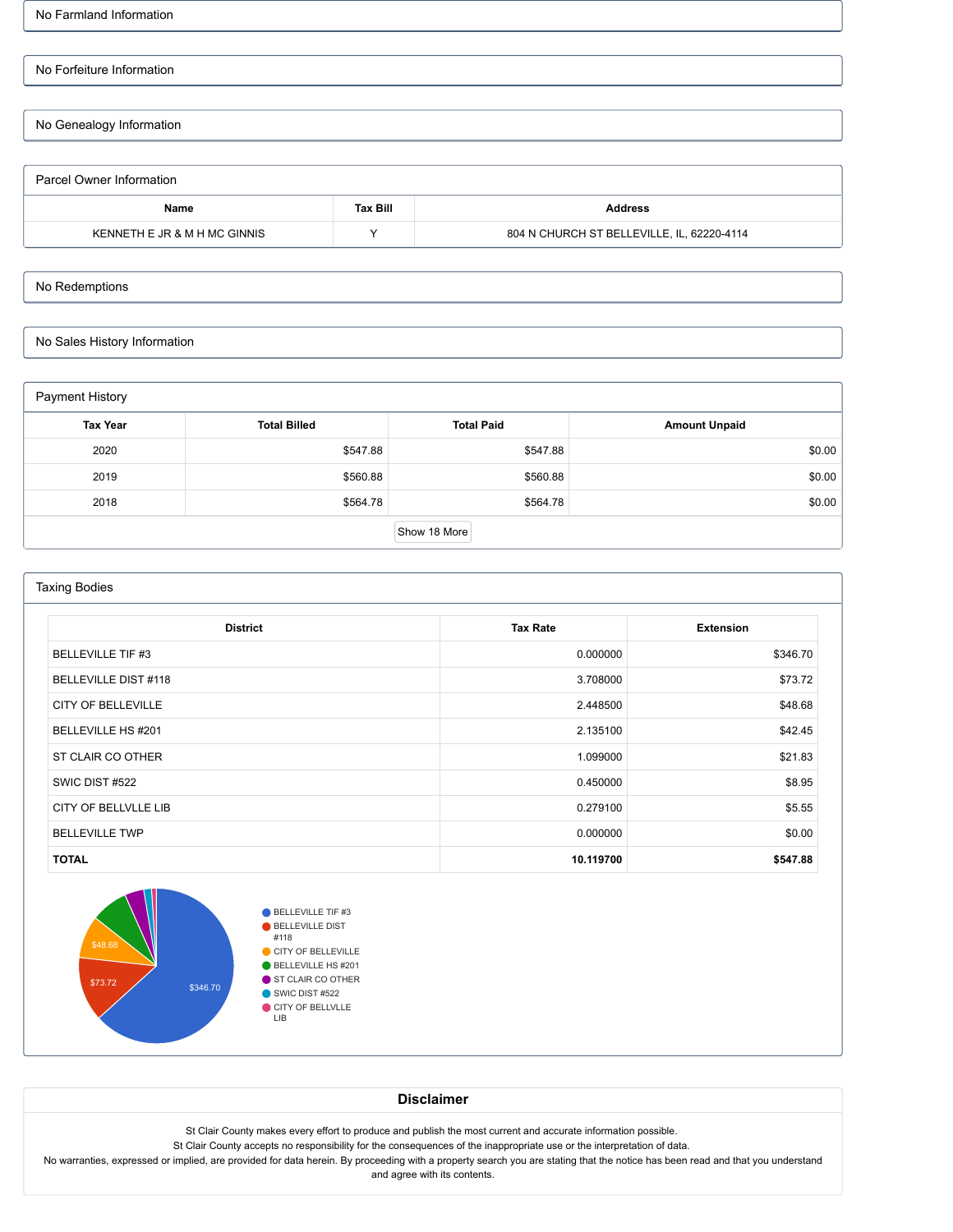### 08-22.0-121-002 Page 1 of 1 Req By: RADNT 03/15/22 11:21:53 ST CLAIR CURRENT YEAR 2021 MCGINNIS DEAN A & MARGARET H 81 S RIDGEWYND CT

|                                      |                 |                               | LAKE ST LOUIS  |                    | MO 63367               |                                         |
|--------------------------------------|-----------------|-------------------------------|----------------|--------------------|------------------------|-----------------------------------------|
| BLDG #<br>1                          |                 | Site Address: 000804 N CHURCH |                |                    | SТ                     |                                         |
| Style<br>$(Tb-02) 1.0$               | One Story       |                               |                |                    |                        |                                         |
| Quality (Yr-95) D+10                 | $D+10$ Fair     |                               |                |                    |                        |                                         |
| Building Use<br>0040                 | Single Fami     |                               | LIV: CRWL(728) | 26                 |                        |                                         |
| Exterior Wall 1 F                    | Frame           |                               |                |                    |                        |                                         |
| Exterior Wall 2                      |                 |                               |                |                    |                        |                                         |
| Foundation Adj C                     | Crawl           |                               |                |                    |                        |                                         |
| Basement                             |                 |                               |                |                    |                        |                                         |
| Combination                          |                 |                               |                |                    |                        |                                         |
| Attic Area                           |                 |                               |                |                    |                        |                                         |
| Heat/AC Adj                          |                 |                               |                |                    |                        |                                         |
| Comb Ht/AC Adj                       |                 |                               |                |                    |                        |                                         |
| Fireplace<br>00                      | N/A             |                               |                |                    |                        |                                         |
| Extra Fireplace 00                   | N/A             |                               |                |                    |                        |                                         |
| Res Fixtures<br>0005                 | 05 Fixtures     | 28                            |                |                    | 28                     |                                         |
| Garage                               |                 |                               |                |                    |                        |                                         |
| Mobile Home<br>0000                  | N/A             |                               |                |                    |                        |                                         |
| Design Adj<br>00                     | N/A             |                               |                |                    |                        | BOOK PAGE DATE QS<br>SALE PRICE         |
| Actual Year Blt 1837                 |                 |                               |                |                    |                        |                                         |
| Effect Year Blt 1995                 |                 |                               |                |                    |                        |                                         |
| Normal Depr Tbl A                    | Res CDU - A     |                               |                |                    |                        |                                         |
| Functional Obs. 000000               |                 |                               |                |                    |                        | PERMIT NO<br>TYPE DATE<br><b>AMOUNT</b> |
| Economic Obs.<br>000000              |                 |                               |                |                    |                        | $97 - 311$<br>RE<br>400<br>0697         |
| Observed Cond.<br>000000             |                 |                               |                |                    |                        |                                         |
| Obs. Cond. Code                      |                 |                               |                |                    |                        |                                         |
| Cost Factor<br>000                   | N/A             |                               |                |                    |                        | Appraiser<br>031 RV                     |
|                                      |                 |                               |                |                    |                        | 07/16/20<br>Appr Date                   |
|                                      |                 |                               |                |                    |                        | Use Code<br>0040 Imp. Res.              |
|                                      |                 | AREA<br>FLAT                  | EFF% E/AREA    | ACT% A/AREA        | EA/AA HEATED           | NBHD<br>20076.00 Belleville             |
|                                      |                 |                               |                |                    |                        | L105 M100 B085                          |
|                                      |                 | LIV<br>728                    | 1.00           | 728<br>1.00<br>728 | 728<br>728             |                                         |
|                                      |                 | 728<br>CRWL                   | 1.00           | 728<br>728<br>1.00 | 728                    |                                         |
|                                      |                 |                               |                |                    |                        |                                         |
|                                      |                 |                               |                |                    |                        |                                         |
|                                      |                 |                               |                |                    |                        |                                         |
| History Values                       |                 |                               |                |                    |                        |                                         |
| Tax Year Total Appraised Value<br>20 |                 |                               |                |                    |                        |                                         |
| 51,246<br>19<br>50,688               |                 |                               |                |                    |                        |                                         |
| 18<br>49,593                         |                 |                               |                |                    |                        |                                         |
|                                      |                 |                               |                |                    |                        |                                         |
| MISC BLDG CODE<br>DESC               |                 | LENGTH                        | WIDTH          | UNITS              | EYB DT                 |                                         |
| 1<br>1 GAFD                          | Fr Garage Dirt  | 23.00                         | 12.00          | 276.00             | 1950 A                 |                                         |
| $\overline{2}$<br>1 DECK             | Deck - Wood     | 8.00                          | 6.00           | 48.00              | 1995 A                 |                                         |
| 3<br>1 CP                            | Concrete Paving | 60.00                         | 10.00          | 600.00             | 1997 A                 |                                         |
| $\overline{4}$<br>1 DECK             | Deck - Wood     | .00                           | .00            | 258.00             | 1997 A                 |                                         |
| 5<br>$\mathbf{1}$                    | WOOD FENCE      | .00                           | .00            | 60.00              | 1985 A                 |                                         |
|                                      |                 |                               |                |                    |                        |                                         |
| LAND LUSE DESC                       |                 | UNITS TP                      |                |                    | ----- ADJUSTMENT CODES |                                         |
| 1 0040 RES- IMP RESIDEN              |                 | 1.00L                         |                |                    |                        |                                         |